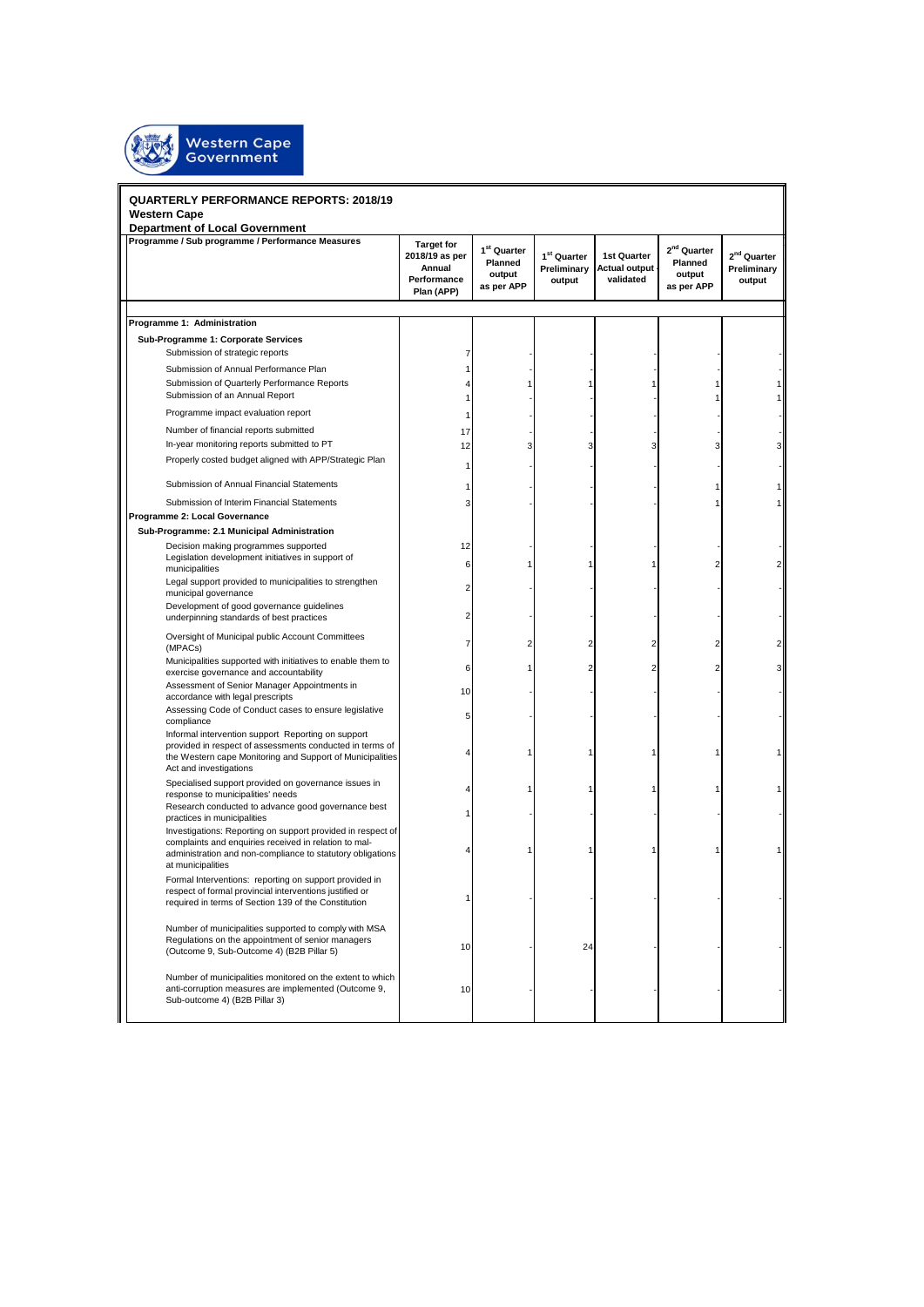| Programme / Sub programme / Performance Measures                                                                                              | <b>Target for</b>                                     |                                                            |                                                  |                                                  |                                                            |                                                  |
|-----------------------------------------------------------------------------------------------------------------------------------------------|-------------------------------------------------------|------------------------------------------------------------|--------------------------------------------------|--------------------------------------------------|------------------------------------------------------------|--------------------------------------------------|
|                                                                                                                                               | 2018/19 as per<br>Annual<br>Performance<br>Plan (APP) | 1 <sup>st</sup> Quarter<br>Planned<br>output<br>as per APP | 1 <sup>st</sup> Quarter<br>Preliminary<br>output | 1st Quarter<br><b>Actual output</b><br>validated | 2 <sup>nd</sup> Quarter<br>Planned<br>output<br>as per APP | 2 <sup>nd</sup> Quarter<br>Preliminary<br>output |
| Sub-Programme 2.2: Public Participation                                                                                                       |                                                       |                                                            |                                                  |                                                  |                                                            |                                                  |
| Programmes to improve public participation in<br>municipalities                                                                               |                                                       |                                                            |                                                  |                                                  |                                                            |                                                  |
| Support actions to improve ward committee functionality                                                                                       | 4                                                     |                                                            | 1                                                |                                                  |                                                            |                                                  |
| Reports on ward committee functionality                                                                                                       |                                                       |                                                            |                                                  |                                                  |                                                            | 1                                                |
| Municipalities supported with communication programmes                                                                                        | 20                                                    |                                                            | U                                                |                                                  | 5                                                          | 10                                               |
| Specialised communication training provided to<br>municipalities                                                                              | 2                                                     |                                                            |                                                  |                                                  |                                                            | 1                                                |
| Municipalities supported with capacity building                                                                                               | 3                                                     |                                                            |                                                  |                                                  |                                                            |                                                  |
| programmes on gender mainstreaming<br>Municipalities supported with capacity-building actions on                                              |                                                       |                                                            |                                                  |                                                  |                                                            |                                                  |
| gender mainstreaming<br>Number of municipalities supported to maintain functional                                                             | 3                                                     |                                                            |                                                  |                                                  |                                                            |                                                  |
| ward committees (Outcome 9, Sub-outcome 2) (B2 Pillar<br>1)                                                                                   | 8                                                     |                                                            |                                                  |                                                  |                                                            |                                                  |
| Number of municipalities supported to respond to<br>community concerns (Outcome 9, Sub-outcome 2) (B2B<br>Pillar 1)                           | 2                                                     |                                                            |                                                  |                                                  |                                                            |                                                  |
| Sub-Programme 2.3: Capacity Development                                                                                                       |                                                       |                                                            |                                                  |                                                  |                                                            |                                                  |
| Programmes implemented to support and capacitate<br>municipalities                                                                            | 8                                                     |                                                            |                                                  |                                                  |                                                            |                                                  |
| Capacity-building programmes implemented in<br>municipalities (on going)                                                                      |                                                       |                                                            |                                                  |                                                  |                                                            |                                                  |
| Training and development programmes implemented in<br>municipalities                                                                          | 3                                                     |                                                            |                                                  |                                                  |                                                            |                                                  |
| Programmes to support municipalities with the<br>enhancement of ICT                                                                           | 3                                                     |                                                            |                                                  |                                                  |                                                            |                                                  |
| Number of capacity-building interventions conducted in<br>municipalities (Outcome 9, Sub-outcome3( (B2B Pillar 5)                             | 2                                                     |                                                            |                                                  |                                                  |                                                            |                                                  |
| Number of municipalities guided to comply with the MPRA<br>(outcome 9: sub-outcome 4) (B2B Pillar 4)                                          | 25                                                    | 25                                                         | 25                                               | 25                                               | 25                                                         | 25                                               |
| Report on the implementation of Back-to-Basics action<br>plans by municipalities (Outcome 9, Sub-outcome4) (B2B<br>Pillar 5)                  |                                                       |                                                            |                                                  |                                                  |                                                            |                                                  |
| Number of municipalitie supported to institutionalise the<br>performance management system (PMS) (Outcome 9,<br>Sub-outcome 4) (B2B Pillar 5) |                                                       |                                                            |                                                  |                                                  |                                                            |                                                  |
| Sub-Programme 2.4: Municipal Performance Monitoring, Reporting & Evaluation                                                                   |                                                       |                                                            |                                                  |                                                  |                                                            |                                                  |
| Municipal performance monitoring programmes<br>Provincial integrated assessments guiding support to                                           | 6<br>2                                                |                                                            |                                                  |                                                  |                                                            |                                                  |
| Establishment of intra-departmental platform to facilitate<br>integrated planning                                                             |                                                       |                                                            |                                                  |                                                  |                                                            |                                                  |
| Initiatives to enhance monitoring and evaluation                                                                                              |                                                       |                                                            |                                                  |                                                  |                                                            |                                                  |
| Number of section 47 reports compiled as prescribed by<br>the MSA (Outcome 9, Sub-Outcome 4) (B2B Pillar 5)                                   |                                                       |                                                            |                                                  |                                                  |                                                            |                                                  |
| Sub-Programme 2.5: Service Delivery Integration                                                                                               |                                                       |                                                            |                                                  |                                                  |                                                            |                                                  |
| Programmes implemented to improve access to<br>government services                                                                            |                                                       |                                                            |                                                  |                                                  |                                                            |                                                  |
| Number of services accessed through the Thusong<br>Programme                                                                                  | 1 200 000                                             |                                                            |                                                  |                                                  |                                                            |                                                  |
| Report on the Functionality of Thusong Service Centres                                                                                        | 4                                                     |                                                            |                                                  |                                                  |                                                            |                                                  |
| Support actions to ensure effective functioning of Thusong<br>Programme                                                                       |                                                       |                                                            |                                                  |                                                  |                                                            |                                                  |
| Support actions to improve functionality of IGR Fora                                                                                          | 3                                                     |                                                            |                                                  |                                                  |                                                            |                                                  |
| Programmes Supporting co-operative governance<br>between the three spheres of government                                                      | 3                                                     |                                                            |                                                  |                                                  |                                                            |                                                  |
| Sub-Programme 2.6: Community Development Worker Programme                                                                                     |                                                       |                                                            |                                                  |                                                  |                                                            |                                                  |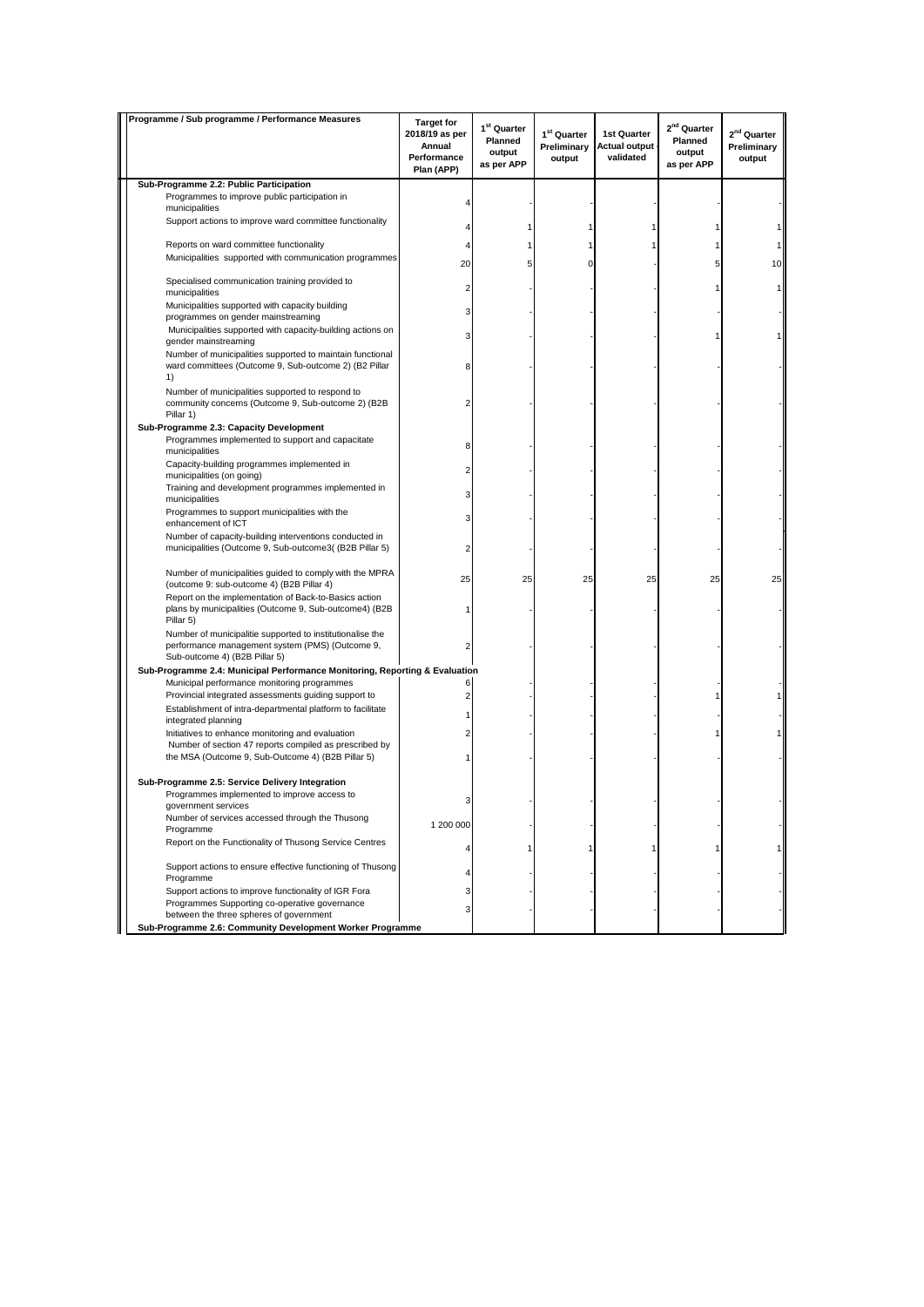| Programme / Sub programme / Performance Measures                                                                                                | <b>Target for</b><br>2018/19 as per<br>Annual<br>Performance<br>Plan (APP) | 1 <sup>st</sup> Quarter<br>Planned<br>output<br>as per APP | 1 <sup>st</sup> Quarter<br>Preliminary<br>output | 1st Quarter<br><b>Actual output</b><br>validated | 2 <sup>nd</sup> Quarter<br>Planned<br>output<br>as per APP | 2 <sup>nd</sup> Quarter<br>Preliminary<br>output |
|-------------------------------------------------------------------------------------------------------------------------------------------------|----------------------------------------------------------------------------|------------------------------------------------------------|--------------------------------------------------|--------------------------------------------------|------------------------------------------------------------|--------------------------------------------------|
| Programmes improving access to and information about                                                                                            | 20                                                                         |                                                            |                                                  |                                                  |                                                            |                                                  |
| government services                                                                                                                             |                                                                            |                                                            |                                                  |                                                  |                                                            |                                                  |
| Support initiatives to improve access to government<br>services                                                                                 | 15                                                                         |                                                            |                                                  |                                                  | 5                                                          | 9                                                |
| Support Programmes to improve access to small scale<br>economic opportunities                                                                   |                                                                            |                                                            |                                                  |                                                  |                                                            | 2                                                |
| Programme 3: Development and Planning                                                                                                           |                                                                            |                                                            |                                                  |                                                  |                                                            |                                                  |
| Sub-Programme 3.1: Municipal Infrastructure                                                                                                     |                                                                            |                                                            |                                                  |                                                  |                                                            |                                                  |
| Support programmes on infrastructure                                                                                                            |                                                                            |                                                            |                                                  |                                                  |                                                            |                                                  |
| Implementation of programmes to strengthen basic<br>service delivery                                                                            |                                                                            |                                                            |                                                  |                                                  |                                                            |                                                  |
| Enhance integrated and co-ordinated municipal<br>infrastructure planning                                                                        |                                                                            |                                                            |                                                  |                                                  |                                                            |                                                  |
| Municipal Infrastructure Governance and Service Delivery<br><b>Maturity Level Assessments</b>                                                   |                                                                            |                                                            |                                                  |                                                  |                                                            |                                                  |
| Municipal drought mitigation support programme                                                                                                  |                                                                            |                                                            |                                                  |                                                  |                                                            |                                                  |
| Number of functional co-ordinating structures for                                                                                               |                                                                            |                                                            |                                                  |                                                  |                                                            |                                                  |
| infrastructure development towards service delivery                                                                                             |                                                                            |                                                            |                                                  |                                                  |                                                            |                                                  |
| Number of municipalities monitored on the implementation<br>of infrastructure delivery programmes (Outcome 9, Sub-<br>outcome 1) (B2B Pillar 5) | 24                                                                         | 24                                                         | 24                                               | 24                                               | 24                                                         | 24                                               |
| Number of municipalities supported to implement indigent<br>policies (Outcome 9, Sub-outcome 1) (B2B Pillar 2)                                  | 24                                                                         |                                                            |                                                  |                                                  | 24                                                         | 24                                               |
| Sub-Programme 3.2: Disaster Management and Fire Brigade Services                                                                                |                                                                            |                                                            |                                                  |                                                  |                                                            |                                                  |
| Number of municipalities supported to maintain functional<br><b>Disaster Management Centres</b>                                                 | 6                                                                          |                                                            |                                                  |                                                  |                                                            |                                                  |
| Number of municipalities suported on Fire Brigade<br>Services                                                                                   | 11                                                                         |                                                            |                                                  |                                                  |                                                            |                                                  |
| Programmes to improve fire and rescue services<br>O<br>capability                                                                               | 23                                                                         |                                                            |                                                  |                                                  |                                                            |                                                  |
| Fire Service Training Programmes                                                                                                                | 8                                                                          |                                                            |                                                  | 3                                                |                                                            |                                                  |
| Aerial Fire-Fighting and Ground Support Programmes                                                                                              | 3                                                                          |                                                            |                                                  |                                                  |                                                            |                                                  |
| <b>Emergency Management Skills Capacity Development</b>                                                                                         | 3                                                                          |                                                            |                                                  |                                                  |                                                            | 1                                                |
| (Incident Command) Programmes                                                                                                                   |                                                                            |                                                            |                                                  |                                                  |                                                            |                                                  |
| Fire & and Life Safety Programmes                                                                                                               |                                                                            |                                                            |                                                  |                                                  |                                                            | 2<br>1                                           |
| Special Operations capacity-building Programmes<br>Programmes to reduce potential risks                                                         |                                                                            |                                                            |                                                  |                                                  |                                                            |                                                  |
| Municipalities supported with risk and vulnerability                                                                                            |                                                                            |                                                            |                                                  |                                                  |                                                            |                                                  |
| assessments                                                                                                                                     |                                                                            |                                                            |                                                  |                                                  |                                                            |                                                  |
| Municipalities supported to develop Disaster Risk<br>Reduction Measures in IDPs                                                                 |                                                                            |                                                            |                                                  |                                                  |                                                            |                                                  |